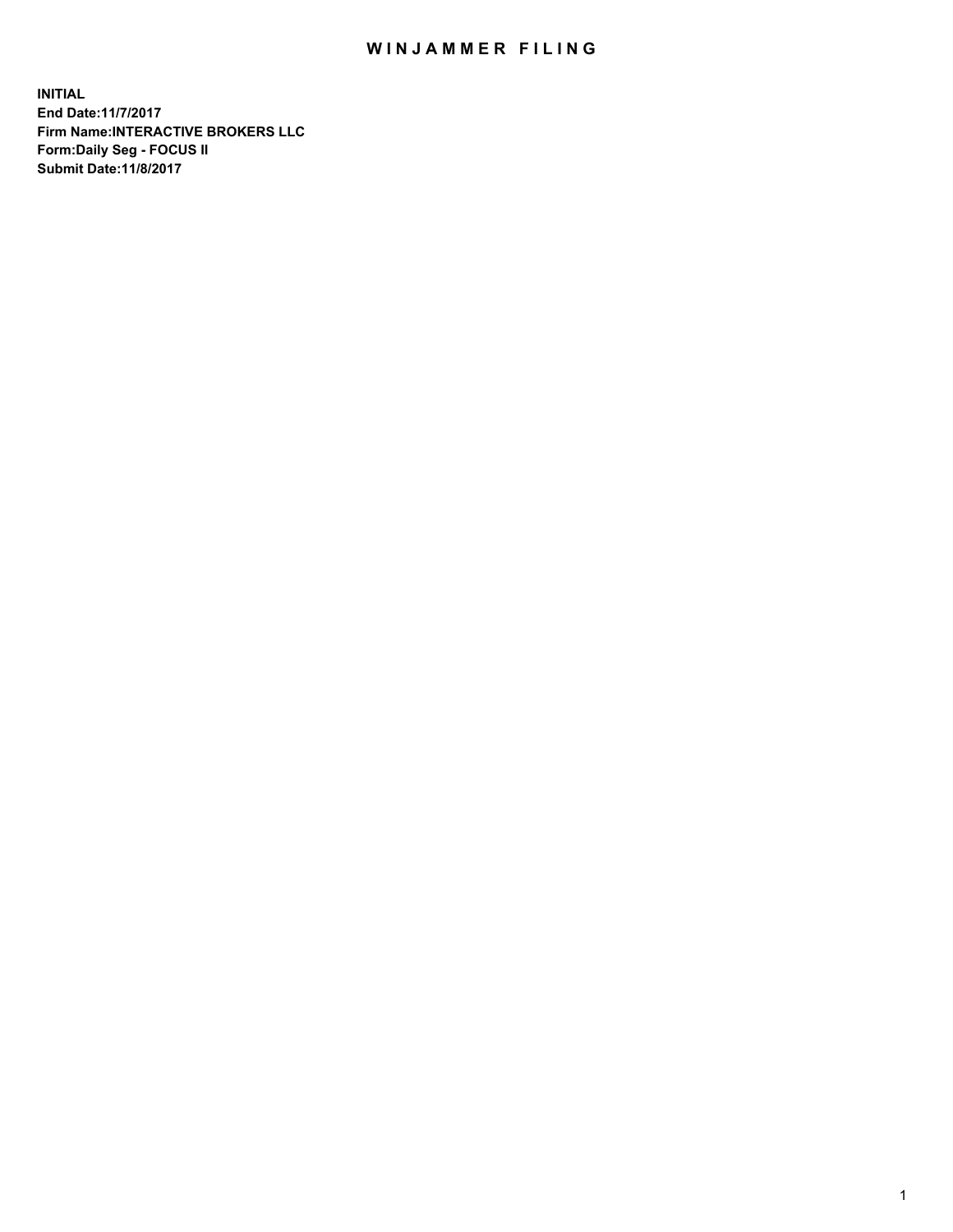## **INITIAL End Date:11/7/2017 Firm Name:INTERACTIVE BROKERS LLC Form:Daily Seg - FOCUS II Submit Date:11/8/2017 Daily Segregation - Cover Page**

| Name of Company<br><b>Contact Name</b><br><b>Contact Phone Number</b><br><b>Contact Email Address</b>                                                                                                                                                                                                                          | <b>INTERACTIVE BROKERS LLC</b><br>James Menicucci<br>203-618-8085<br>jmenicucci@interactivebrokers.c<br>om |
|--------------------------------------------------------------------------------------------------------------------------------------------------------------------------------------------------------------------------------------------------------------------------------------------------------------------------------|------------------------------------------------------------------------------------------------------------|
| FCM's Customer Segregated Funds Residual Interest Target (choose one):<br>a. Minimum dollar amount: ; or<br>b. Minimum percentage of customer segregated funds required:%; or<br>c. Dollar amount range between: and; or<br>d. Percentage range of customer segregated funds required between:% and%.                          | $\overline{\mathbf{0}}$<br>0<br>155,000,000 245,000,000<br>0 <sub>0</sub>                                  |
| FCM's Customer Secured Amount Funds Residual Interest Target (choose one):<br>a. Minimum dollar amount: ; or<br>b. Minimum percentage of customer secured funds required:%; or<br>c. Dollar amount range between: and; or<br>d. Percentage range of customer secured funds required between:% and%.                            | $\overline{\mathbf{0}}$<br>$\overline{\mathbf{0}}$<br>80,000,000 120,000,000<br>00                         |
| FCM's Cleared Swaps Customer Collateral Residual Interest Target (choose one):<br>a. Minimum dollar amount: ; or<br>b. Minimum percentage of cleared swaps customer collateral required:% ; or<br>c. Dollar amount range between: and; or<br>d. Percentage range of cleared swaps customer collateral required between:% and%. | $\overline{\mathbf{0}}$<br>$\overline{\mathbf{0}}$<br>0 <sub>0</sub><br><u>00</u>                          |

Attach supporting documents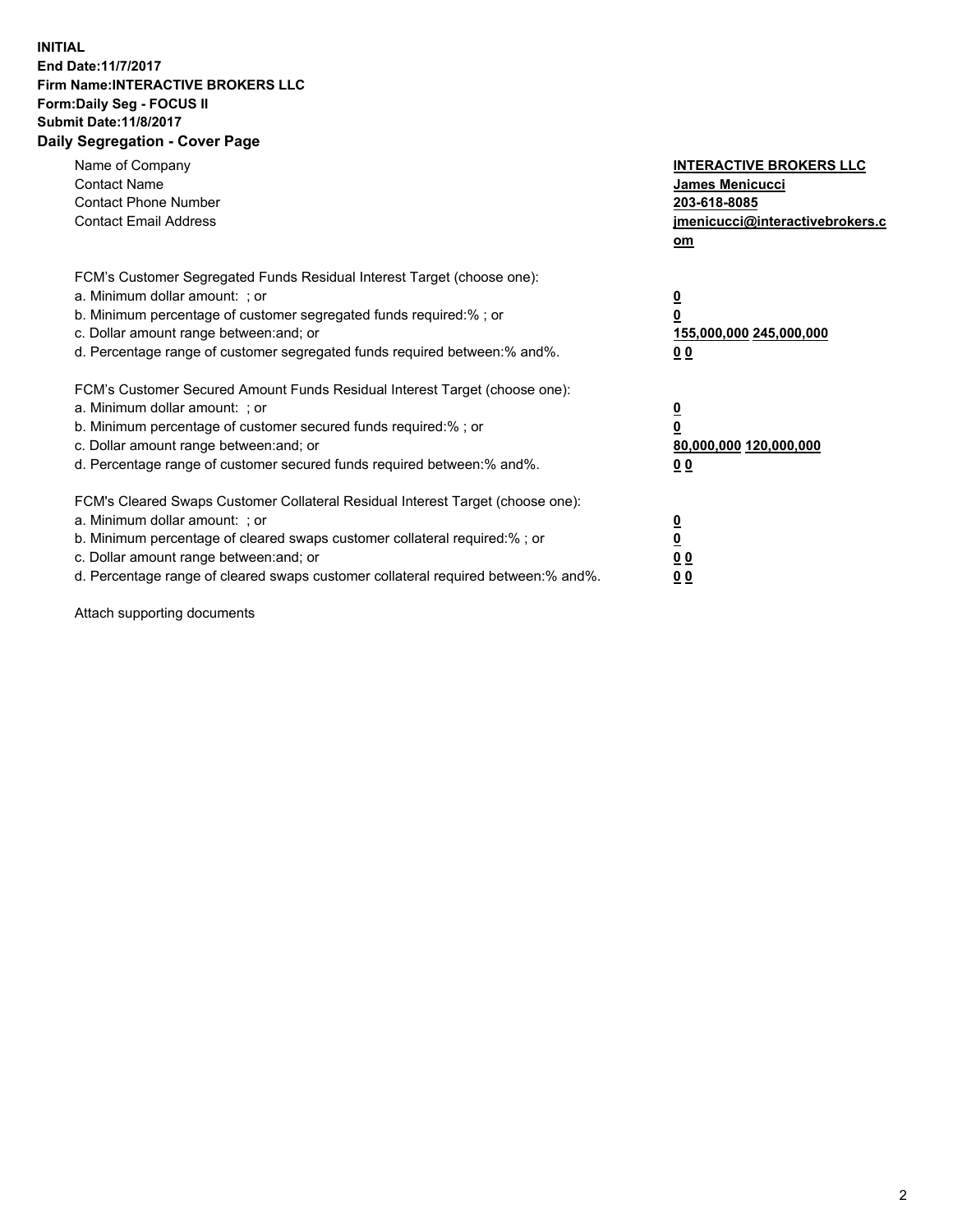## **INITIAL End Date:11/7/2017 Firm Name:INTERACTIVE BROKERS LLC Form:Daily Seg - FOCUS II Submit Date:11/8/2017 Daily Segregation - Secured Amounts**

|     | Dany Ocgregation - Oceanea Annoanta                                                                        |                                                 |
|-----|------------------------------------------------------------------------------------------------------------|-------------------------------------------------|
|     | Foreign Futures and Foreign Options Secured Amounts                                                        |                                                 |
|     | Amount required to be set aside pursuant to law, rule or regulation of a foreign                           | $0$ [7305]                                      |
|     | government or a rule of a self-regulatory organization authorized thereunder                               |                                                 |
| 1.  | Net ledger balance - Foreign Futures and Foreign Option Trading - All Customers                            |                                                 |
|     | A. Cash                                                                                                    | 427,344,102 [7315]                              |
|     | B. Securities (at market)                                                                                  | $0$ [7317]                                      |
| 2.  | Net unrealized profit (loss) in open futures contracts traded on a foreign board of trade                  | 8,227,151 [7325]                                |
| 3.  | Exchange traded options                                                                                    |                                                 |
|     | a. Market value of open option contracts purchased on a foreign board of trade                             | 44,543 [7335]                                   |
|     | b. Market value of open contracts granted (sold) on a foreign board of trade                               | -168,932 [7337]                                 |
| 4.  | Net equity (deficit) (add lines 1.2. and 3.)                                                               | 435,446,864 [7345]                              |
| 5.  | Account liquidating to a deficit and account with a debit balances - gross amount                          | 4,256 [7351]                                    |
|     | Less: amount offset by customer owned securities                                                           | 0 [7352] 4,256 [7354]                           |
| 6.  | Amount required to be set aside as the secured amount - Net Liquidating Equity                             | 435,451,120 [7355]                              |
|     | Method (add lines 4 and 5)                                                                                 |                                                 |
| 7.  | Greater of amount required to be set aside pursuant to foreign jurisdiction (above) or line                | 435,451,120 [7360]                              |
|     | 6.                                                                                                         |                                                 |
|     | FUNDS DEPOSITED IN SEPARATE REGULATION 30.7 ACCOUNTS                                                       |                                                 |
| 1.  | Cash in banks                                                                                              |                                                 |
|     | A. Banks located in the United States                                                                      | 128,016,830 [7500]                              |
|     | B. Other banks qualified under Regulation 30.7                                                             | 0 [7520] 128,016,830 [7530]                     |
| 2.  | Securities                                                                                                 |                                                 |
|     | A. In safekeeping with banks located in the United States                                                  | 340,571,825 [7540]                              |
|     | B. In safekeeping with other banks qualified under Regulation 30.7                                         | 0 [7560] 340,571,825 [7570]                     |
| 3.  | Equities with registered futures commission merchants                                                      |                                                 |
|     | A. Cash                                                                                                    | $0$ [7580]                                      |
|     | <b>B.</b> Securities                                                                                       | $0$ [7590]                                      |
|     | C. Unrealized gain (loss) on open futures contracts                                                        | $0$ [7600]                                      |
|     | D. Value of long option contracts                                                                          | $0$ [7610]                                      |
|     | E. Value of short option contracts                                                                         | 0 [7615] 0 [7620]                               |
| 4.  | Amounts held by clearing organizations of foreign boards of trade                                          |                                                 |
|     | A. Cash                                                                                                    | $0$ [7640]                                      |
|     | <b>B.</b> Securities                                                                                       | $0$ [7650]                                      |
|     | C. Amount due to (from) clearing organization - daily variation                                            | $0$ [7660]                                      |
|     | D. Value of long option contracts                                                                          | $0$ [7670]                                      |
|     | E. Value of short option contracts                                                                         | 0 [7675] 0 [7680]                               |
| 5.  | Amounts held by members of foreign boards of trade                                                         |                                                 |
|     | A. Cash                                                                                                    | 97,220,075 [7700]                               |
|     | <b>B.</b> Securities                                                                                       | $0$ [7710]                                      |
|     | C. Unrealized gain (loss) on open futures contracts                                                        | <mark>-2,756,819</mark> [7720]                  |
|     | D. Value of long option contracts                                                                          | 44,543 [7730]                                   |
|     | E. Value of short option contracts                                                                         | <u>-168,932</u> [7735] <u>94,338,867</u> [7740] |
| 6.  | Amounts with other depositories designated by a foreign board of trade                                     | $0$ [7760]                                      |
| 7.  | Segregated funds on hand                                                                                   | $0$ [7765]                                      |
| 8.  | Total funds in separate section 30.7 accounts                                                              | 562,927,522 [7770]                              |
| 9.  | Excess (deficiency) Set Aside for Secured Amount (subtract line 7 Secured Statement<br>Page 1 from Line 8) | 127,476,402 [7380]                              |
| 10. | Management Target Amount for Excess funds in separate section 30.7 accounts                                | 80,000,000 [7780]                               |
| 11. | Excess (deficiency) funds in separate 30.7 accounts over (under) Management Target                         | 47,476,402 [7785]                               |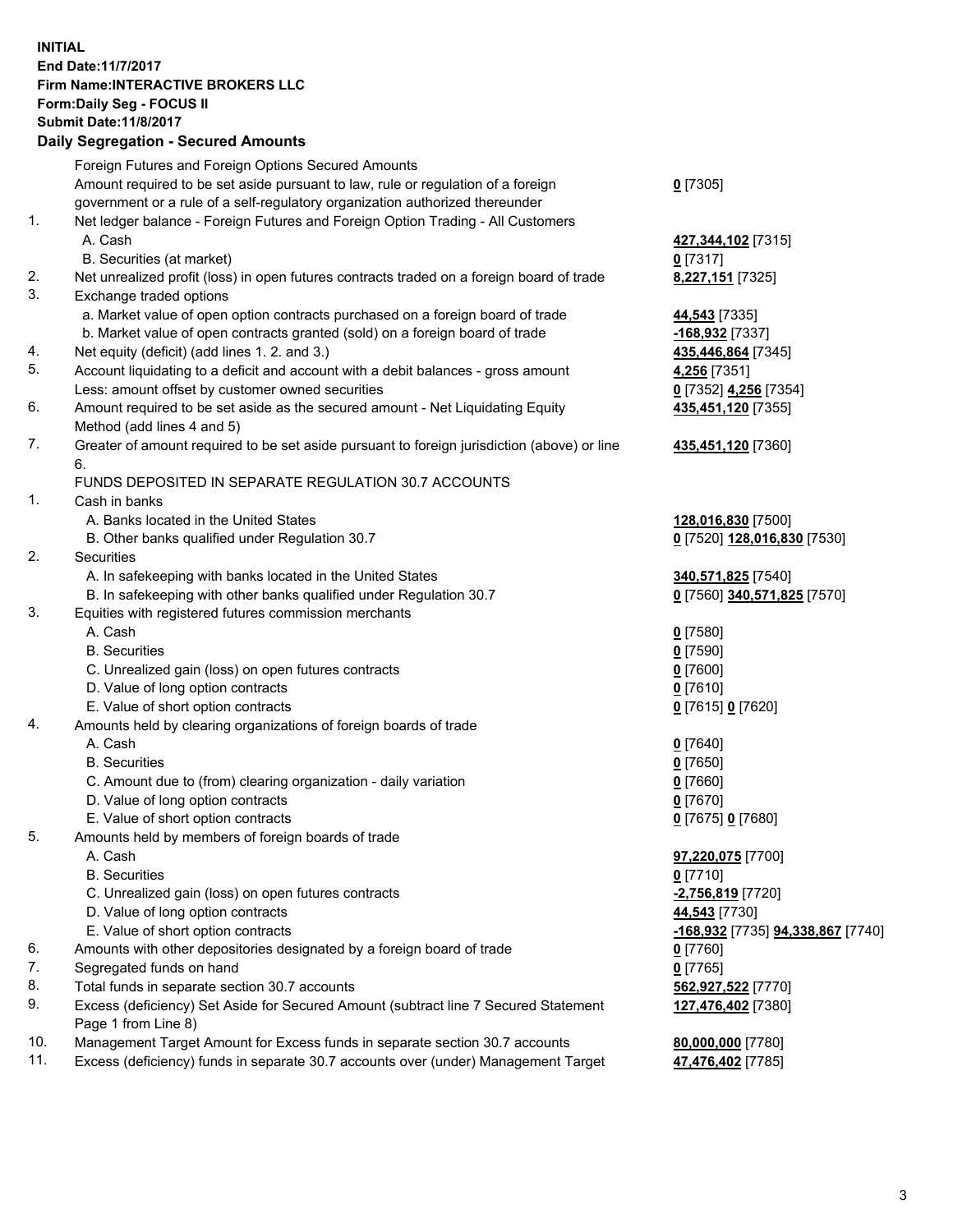**INITIAL End Date:11/7/2017 Firm Name:INTERACTIVE BROKERS LLC Form:Daily Seg - FOCUS II Submit Date:11/8/2017 Daily Segregation - Segregation Statement** SEGREGATION REQUIREMENTS(Section 4d(2) of the CEAct) 1. Net ledger balance A. Cash **4,654,624,054** [7010] B. Securities (at market) **0** [7020] 2. Net unrealized profit (loss) in open futures contracts traded on a contract market **-66,135,816** [7030] 3. Exchange traded options A. Add market value of open option contracts purchased on a contract market **133,410,798** [7032] B. Deduct market value of open option contracts granted (sold) on a contract market **-260,592,873** [7033] 4. Net equity (deficit) (add lines 1, 2 and 3) **4,461,306,163** [7040] 5. Accounts liquidating to a deficit and accounts with debit balances - gross amount **206,134** [7045] Less: amount offset by customer securities **0** [7047] **206,134** [7050] 6. Amount required to be segregated (add lines 4 and 5) **4,461,512,297** [7060] FUNDS IN SEGREGATED ACCOUNTS 7. Deposited in segregated funds bank accounts A. Cash **613,470,658** [7070] B. Securities representing investments of customers' funds (at market) **2,819,229,915** [7080] C. Securities held for particular customers or option customers in lieu of cash (at market) **0** [7090] 8. Margins on deposit with derivatives clearing organizations of contract markets A. Cash **22,395,210** [7100] B. Securities representing investments of customers' funds (at market) **1,364,499,069** [7110] C. Securities held for particular customers or option customers in lieu of cash (at market) **0** [7120] 9. Net settlement from (to) derivatives clearing organizations of contract markets **-2,411,478** [7130] 10. Exchange traded options A. Value of open long option contracts **133,388,855** [7132] B. Value of open short option contracts **-260,572,728** [7133] 11. Net equities with other FCMs A. Net liquidating equity **0** [7140] B. Securities representing investments of customers' funds (at market) **0** [7160] C. Securities held for particular customers or option customers in lieu of cash (at market) **0** [7170] 12. Segregated funds on hand **0** [7150] 13. Total amount in segregation (add lines 7 through 12) **4,689,999,501** [7180] 14. Excess (deficiency) funds in segregation (subtract line 6 from line 13) **228,487,204** [7190] 15. Management Target Amount for Excess funds in segregation **155,000,000** [7194] **73,487,204** [7198]

16. Excess (deficiency) funds in segregation over (under) Management Target Amount Excess